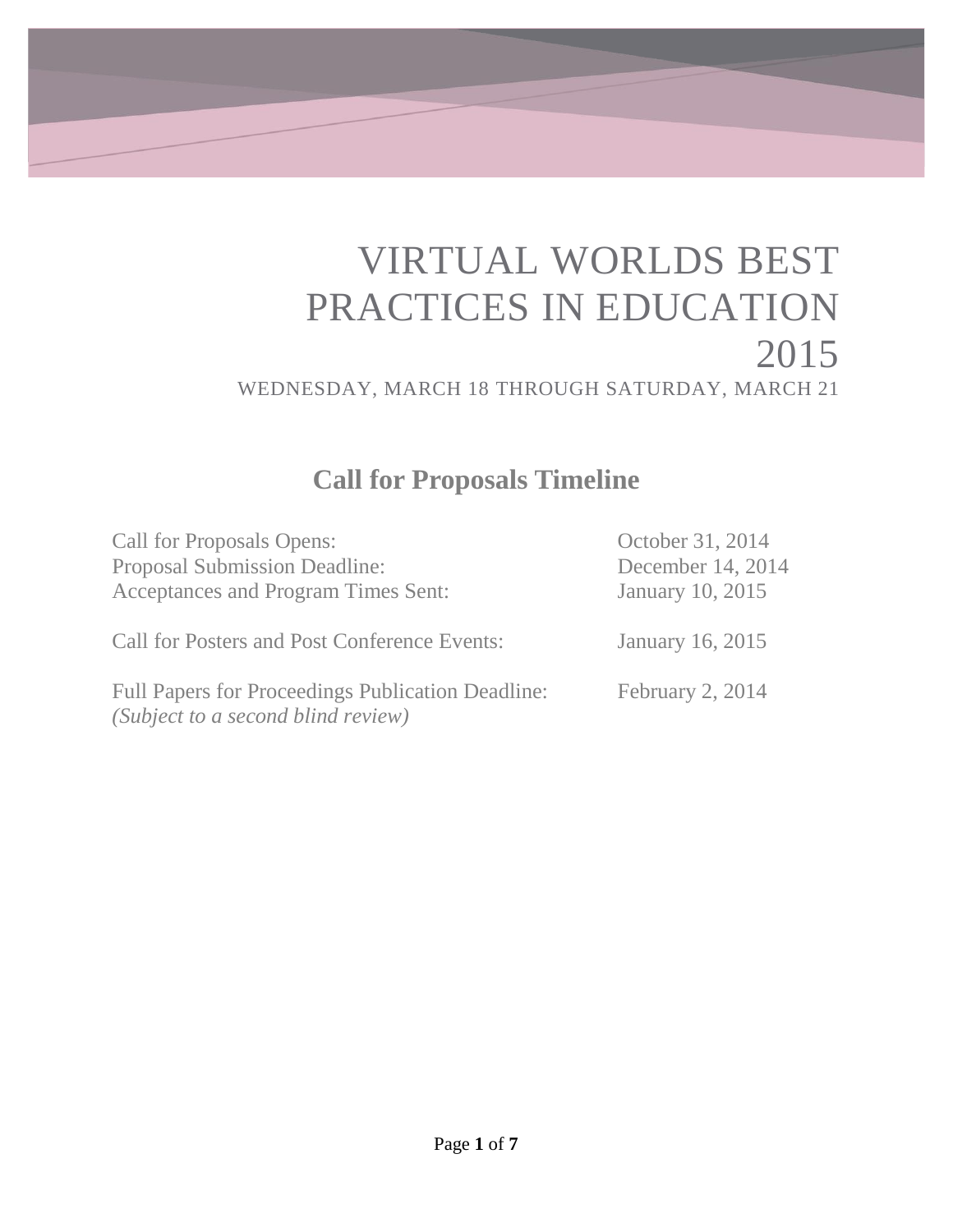### **Contents**

| 1.                                                                                       |
|------------------------------------------------------------------------------------------|
| 2.                                                                                       |
|                                                                                          |
|                                                                                          |
|                                                                                          |
|                                                                                          |
|                                                                                          |
|                                                                                          |
|                                                                                          |
| 3.                                                                                       |
|                                                                                          |
|                                                                                          |
|                                                                                          |
| Special Programs (Not part of the same proposal submissions as indicated previously.)  6 |
|                                                                                          |
|                                                                                          |
|                                                                                          |
|                                                                                          |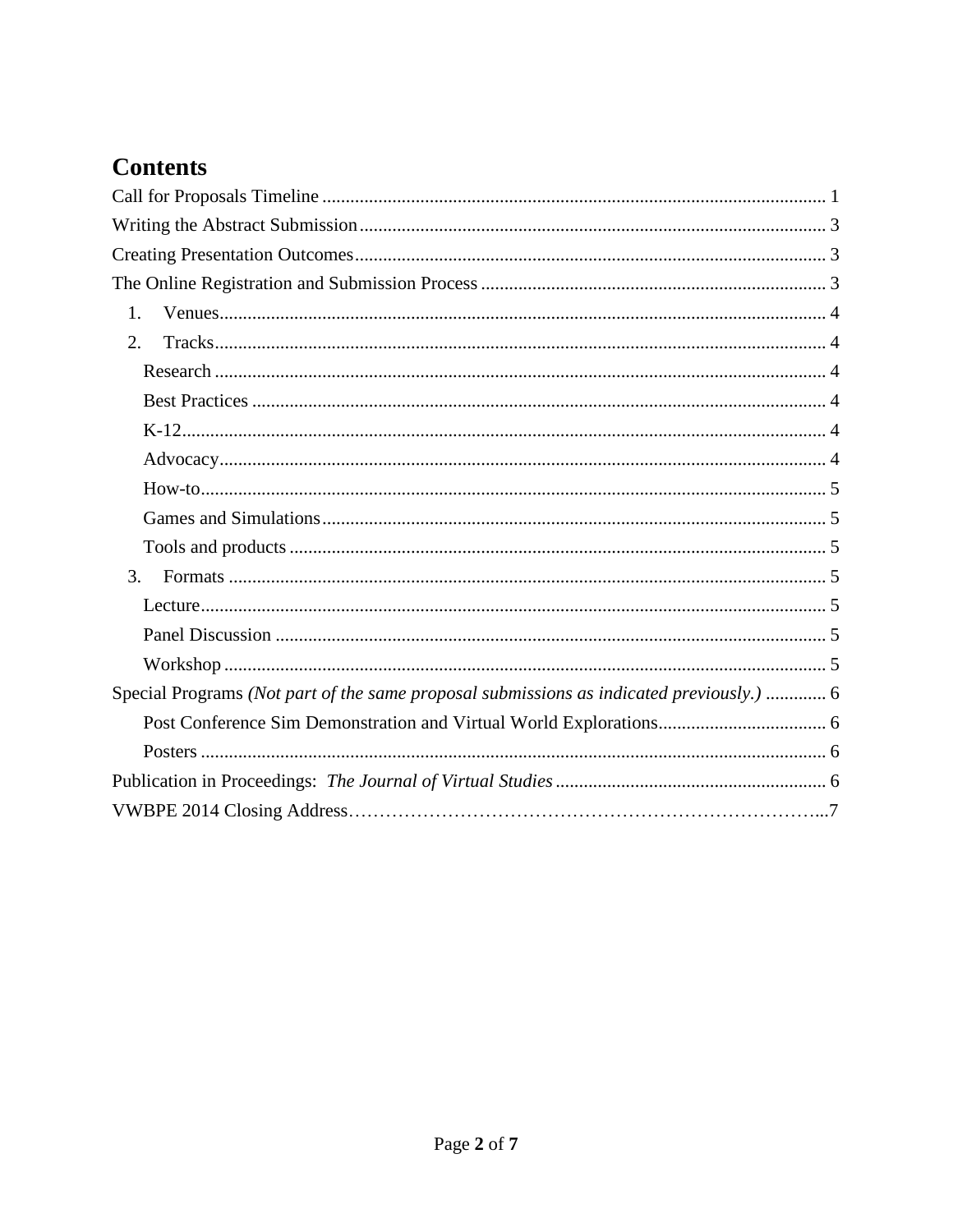### <span id="page-2-0"></span>**Writing the Abstract Submission**

Before writing your proposal, consider the scope of your idea, and how you can capture it in clear and exact language.

- 1. **Be succinct.** You have 100-200 words in which to propose your concept to our reviewers, so make every word count. The title of your proposal should also showcase your topic clearly and briefly.
- 2. **Be purposeful.** State your purpose or goal clearly, and outline the most important objectives of your presentation.
- 3. **Be virtual.** Capitalize on the virtual experience by promoting virtual worlds and virtual spaces as powerful venues for education and best practices.
- 4. **Be well traveled.** This year's conference is about crossroads. Does your presentation help to highlight the roads less traveled or the personal paths that bring us together? In clear, and precise language, demonstrate how your proposal also fits this year's theme.
- 5. **Be impactful.** Your proposal concepts are important, regardless of the track in which they are being proposed. Make clear the impact to best practices your idea will have on the education community and practitioners in general.
- 6. **Be appealing.** Because you have to win over a target audience of educators and practitioners in various fields, appeal to them by making clear why this presentation is for them.

### <span id="page-2-1"></span>**Creating Presentation Outcomes**

Please articulate 1-3 learning outcomes/objectives for your presentation, regardless of the track and format chosen. Please do the best you can to make the outcomes/objectives specific and measurable. Here is a link that might be useful: <https://coltt.utpa.edu/learningObjectives/>

### <span id="page-2-2"></span>**The Online Registration and Submission Process**

All proposal submissions will be done online at [http://www.vwbpe.org.](http://www.vwbpe.org/) If you have never submitted a proposal to VWBPE, please click Register first and follow the instructions on the screen.

Once you are registered, you will need to fill out a Profile page, which is directly linked to submissions. You must create a real life avatar profile and a virtual world avatar profile. Incorrect information here makes for an incorrect program.

The email you register with the website is the one that will be used for all communications.

In order to submit a proposal, you must make three general decisions, outlined in greater detail farther in this document. You will also find that choices may not always be the same across all venues and formats.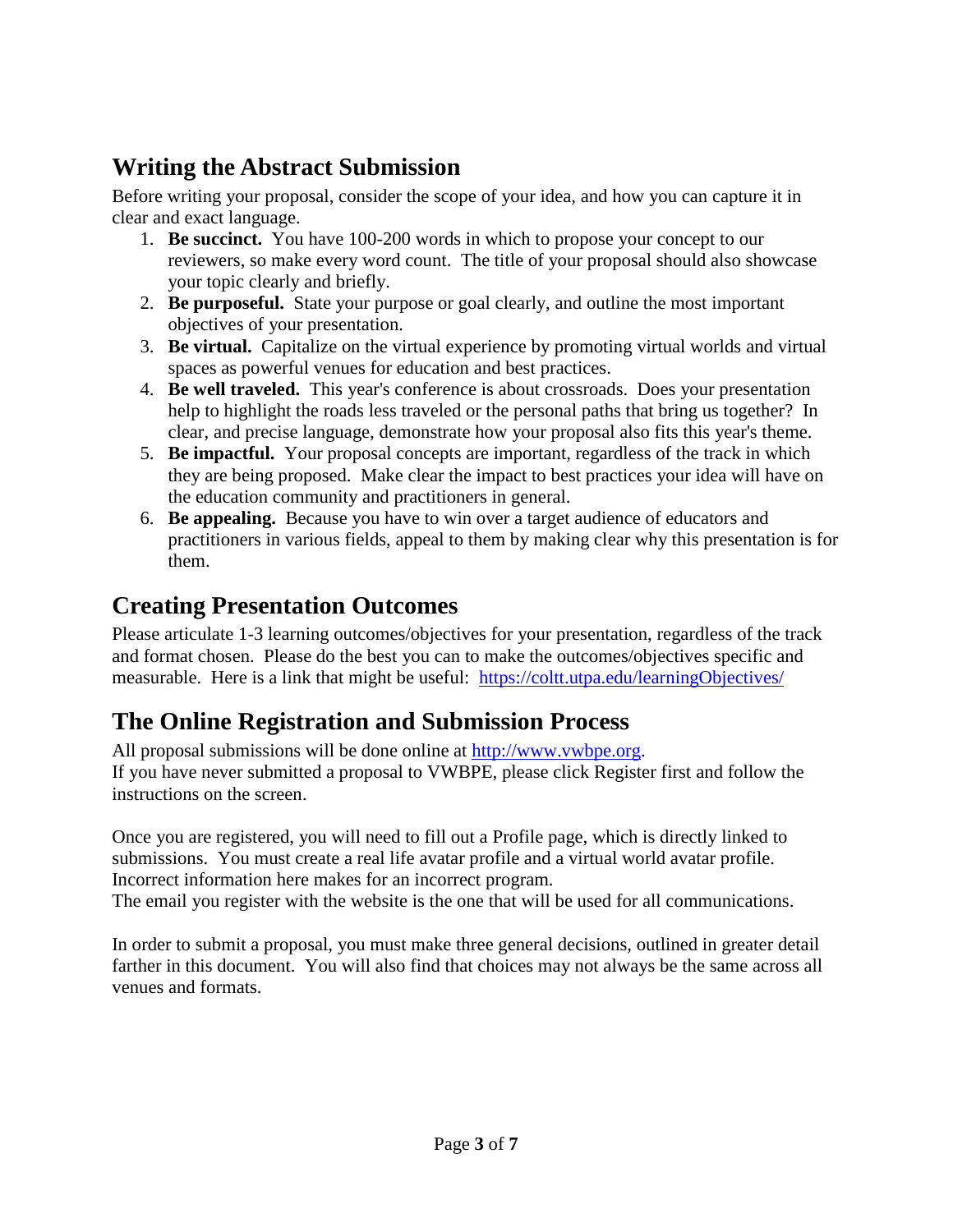

#### <span id="page-3-0"></span>*1. Venues*

This year's conference will include two venue choices for presentation: Second Life and OpenSim.

For more information on each of the venues, and how you can create a free account, please see below:

- 1. Second Life: <http://secondlife.com/>
- 2. OpenSim: <https://www.avacon.org/blog/avacon-grid/>

This is the first decision you must make in submitting your proposal. This selection should be tied to the work that you have been doing, and which you hope to showcase at the conference. Selecting a venue also will determine the choices you have regarding tracks and formats.

#### <span id="page-3-1"></span>*2. Tracks*

This year's conference will feature seven different tracks or themes. Please review their description carefully, to make the second decision for your proposal submission. The track simply allows you to select a focus for your proposal.

#### <span id="page-3-2"></span>**Research**

Findings or theories related to the use of virtual worlds for education may fit this track.

#### <span id="page-3-3"></span>**Best Practices**

Information regarding the use of virtual world technology for teaching and/or learning as a best practice are explored in this track.

#### <span id="page-3-4"></span>**K-12**

Information that focuses on K-12 student use of virtual worlds, created both by students and their teachers/advisors, as methods of learning fit this track.

#### <span id="page-3-5"></span>**Advocacy**

<span id="page-3-6"></span>In this new track, presenters may share programs, action plans, or other goals or ideas that promote or advocate for particular areas of need in education in virtual worlds and beyond. Presenting in this track is not intended to be a fundraising campaign or to initiate any monetary campaigns, but to bring awareness to an issue.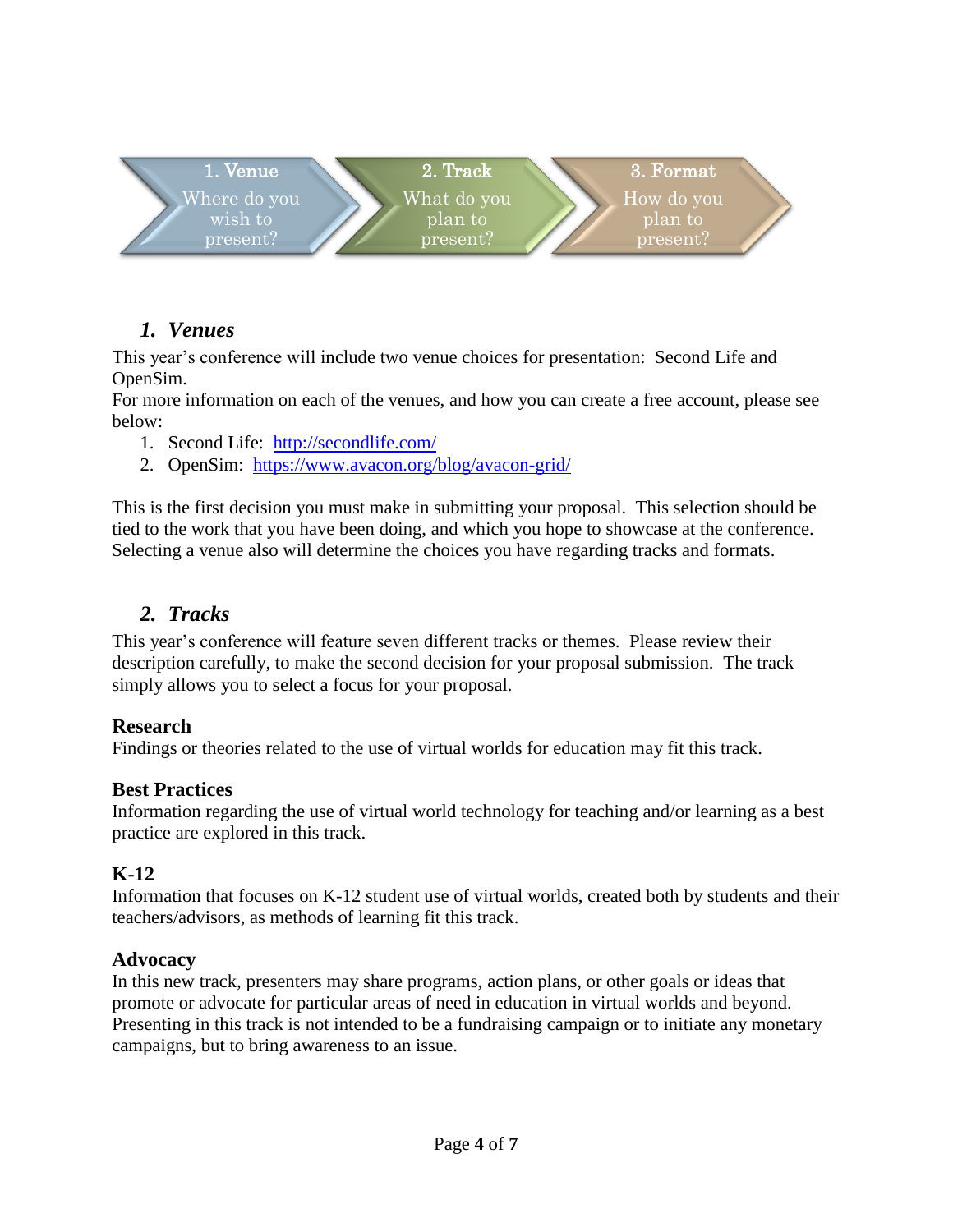#### **How-to**

The purpose of this track is instructional, in which the presenter outlines a process for content creation, such as machinima, art, activities, instructional or interactive builds, and other areas related to virtual worlds and virtual spaces.

#### <span id="page-4-0"></span>**Games and Simulations**

The focus of this track is how games or other game-like activities and simulations utilize virtual environments for education.

#### <span id="page-4-1"></span>**Tools and products**

This track is to showcase new and innovative tools and products that enable educators to create teaching/learning and research environments, enhance learning, and enable virtual world participants to function with ease.

#### *3. Formats*

<span id="page-4-2"></span>A total of three presentation formats will be available during the conference. The formats determine the space allocated for presenting, as well as the length of time, and placement in the program schedule. Please note that the formats described below are not all available for all venues and tracks. The decisions you make in selecting a venue, and then a track, will also determine the availability of these formats.

#### <span id="page-4-3"></span>**Lecture**

This is a 50 minute presentation in an auditorium-style location. If the presenter wishes to include a question and answer component to this, it must be planned as part of the time allotted.

#### <span id="page-4-4"></span>**Panel Discussion**

This is a 110 minute panel discussion with more than one presenter or panelist, where a prepared topic is discussed. The location is also an auditorium-style location several chairs on the presentation stage.

#### <span id="page-4-5"></span>**Workshop**

This is a 110 minute demonstration or hands on engagement of an audience, which requires open space with no seating. The presenter sets up his or her own tools with the understanding that they be cleaned up afterward.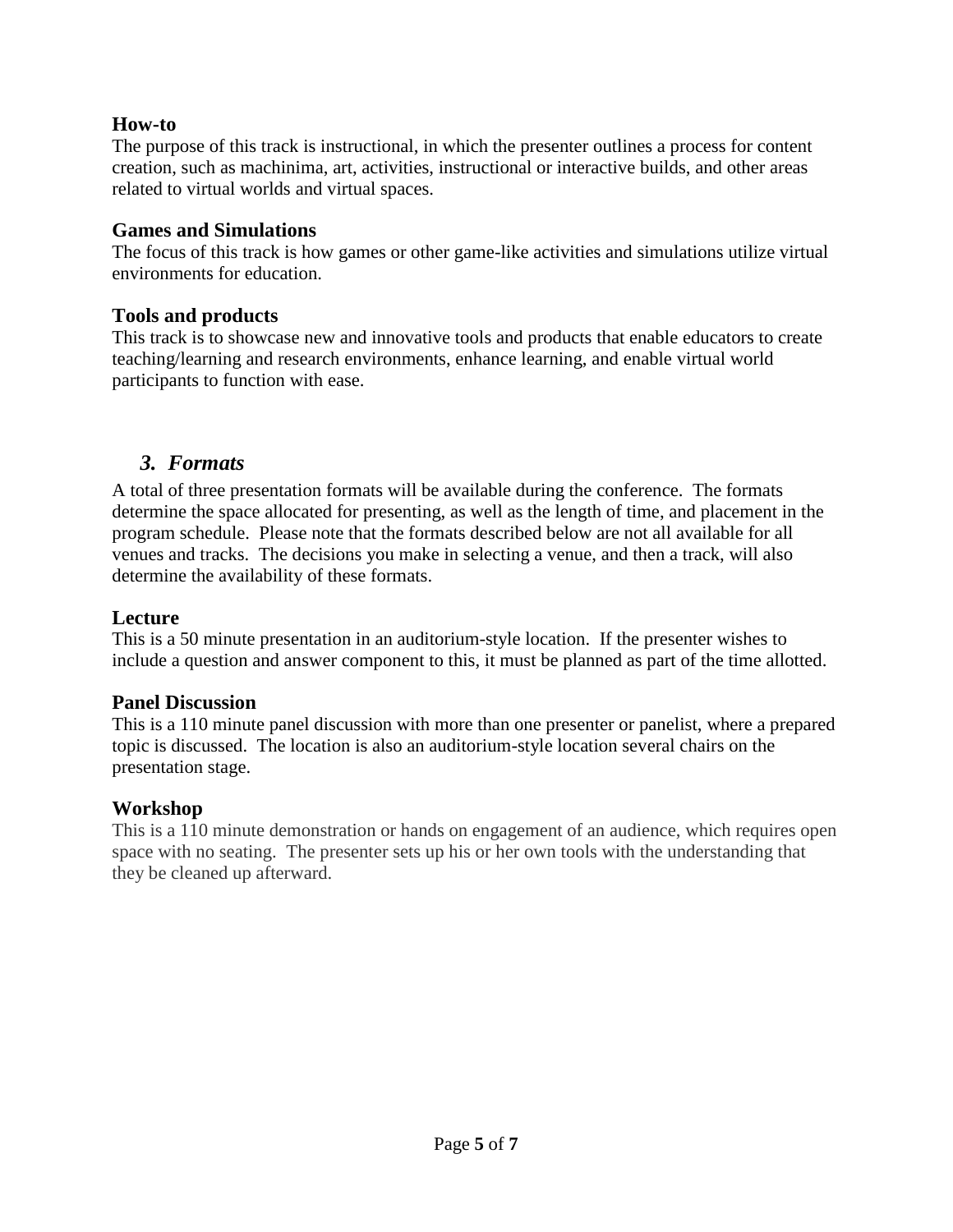## <span id="page-5-0"></span>**Special Programs** *(Not part of the same proposal submissions as indicated*

*previously.)*

#### <span id="page-5-1"></span>**Post Conference Sim Demonstration and Virtual World Explorations**

This special track involves showcasing educational virtual worlds through sim demonstrations or exploration. These may occur in any virtual environment. This format will be handled through a second, special call for virtual exploration proposals, and it will be reviewed by the organizational committee, not peer reviewed.

#### <span id="page-5-2"></span>**Posters**

3D Poster Displays are like the pop-up books of virtual worlds. The 3-dimensional builds remain on display for the duration of the conference. It is set up prior to the start, and remains on display for a week after the conference. Builders are given a predetermined area with a 100 prim limit count. This format will be handled through a second, special call for posters, and it will be reviewed by the organizational committee, not peer reviewed.

### <span id="page-5-3"></span>**Publication in Proceedings:** *The Journal of Virtual Studies*

Presenters interested in having the full paper published in the VWBP proceedings should note that a separate full paper submission will be handled through the Journal of Virtual Studies link. In order for presentations to be considered for the proceedings, all full papers must be submitted by no later than February 2, 2015. Full papers will be subject to a second peer review process.

Submission link: <http://ejournal.urockcliffe.com/index.php/jovs/about/submissions#onlineSubmissions> (will require registration and login at the journal site)